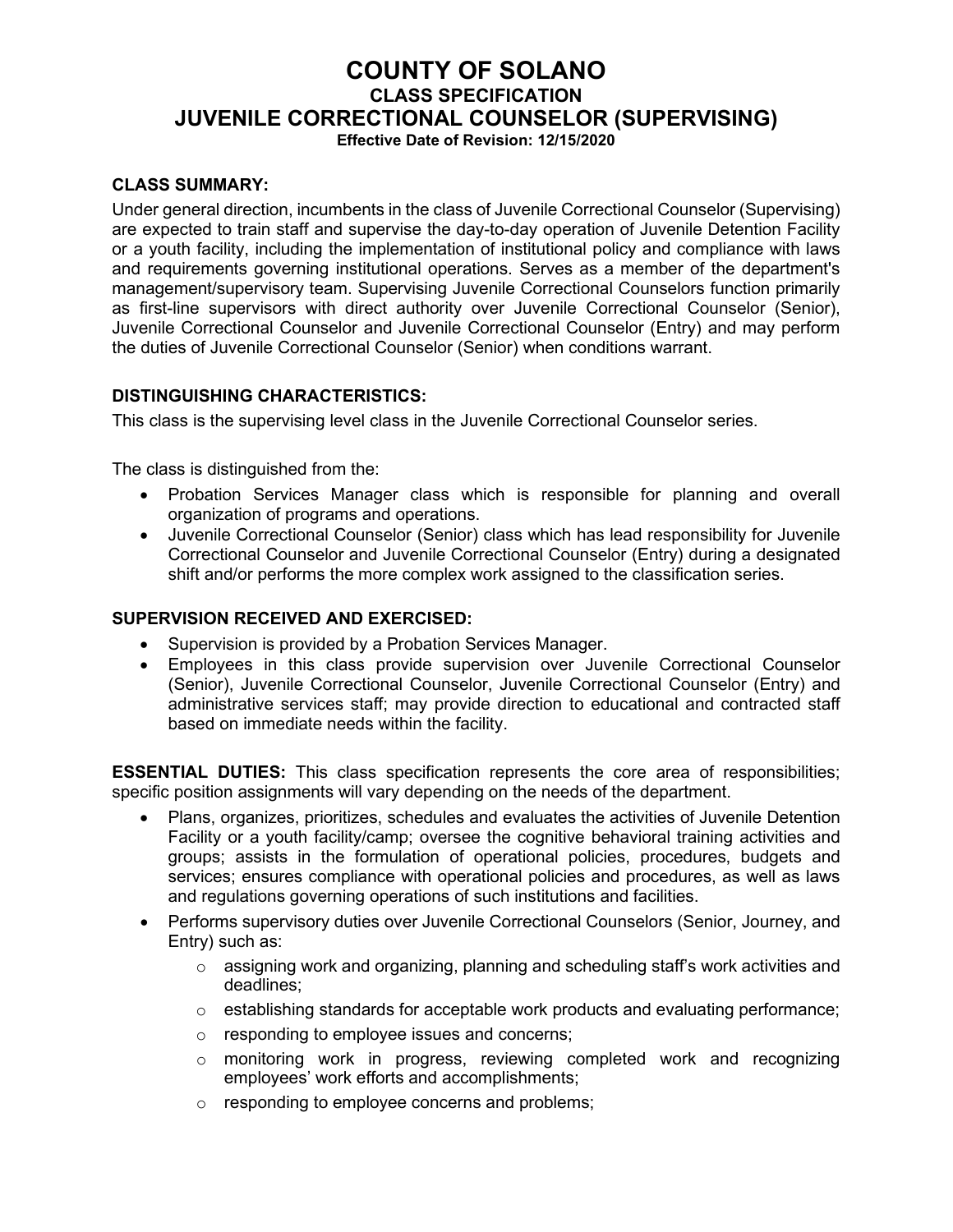- $\circ$  proposing disciplinary actions and assist in investigations of alleged employee misconduct;
- o interviewing applicants and recommending candidates for hire;
- $\circ$  providing career development mentoring and recommending training and career development opportunities;
- o ensuring that employees are properly trained and that they are scheduled for or have received required training or needed formal training:
- $\circ$  onboarding of new hires and tracking the progression of new hire employees;
- $\circ$  providing instruction and/or guidance to employees in handling difficult or complex work problems;
- o reviewing and approving timesheets and requests for leave;
- $\circ$  reviewing and tracking accommodations and approved leave requests; and
- $\circ$  communicating, supporting and enforcing County and Department policies and procedures including those related to equal opportunity and to safety.
- Assists management in the administration of the Department by:
	- $\circ$  participating in the administration of the Juvenile Detention Facility's budget by submitting budget recommendations, monitoring expenditures and approving routine purchases;
	- $\circ$  responding to customer complaints and recommending changes to improve customer service;
	- $\circ$  coordinating the work of contractors and consultants with the work of the Department;
	- o reviewing policies and procedures, practices and work methods to increase the effectiveness and efficiency of operations;
	- $\circ$  monitoring the achievement of goals and objectives of the Department; and
	- $\circ$  assisting in the evaluation of facility programs and operations.
- Provides guidance and training to staff regarding application of Cognitive Behavioral Training (CBT) as it applies to justice involved youth; schedules and oversee CBT 2.0 groups; conducts and monitors weekly and monthly case plan oversight and review; tracks CBT 2.0 groups and trainings provided youth on a daily basis.
- Provides crisis intervention; responds to emergency situations; conducts due process reviews and referral screenings; facilitates DNA testing; reviews and screens youth for detention or release; authorizes all strip searches.
- Reviews reports, inspects operations, mediates complaints and investigates incidents; oversees video review of critical incidents and/or investigations; documents findings and activities through written and verbal reports, logs or correspondence; collects data related to facility operations (such as activities and special incident reports (SIR)).
- Inspects the physical plant and housing units; monitors equipment conditions and supply levels, arranges for replacement repair and servicing where appropriate; monitors the use of vehicles and coordinates transportation of youth.
- Acts as liaison to other departments, agencies and personnel; represents the Superintendent of Juvenile Detention Facility when required; may be assigned additional administrative/supervisory duties as required.
- Maintains professional knowledge in applicable areas and keeps abreast of changes in job-related rules, statutes, laws and new business trends; makes recommendations for the implementation of changes; reads and interprets professional literature; attends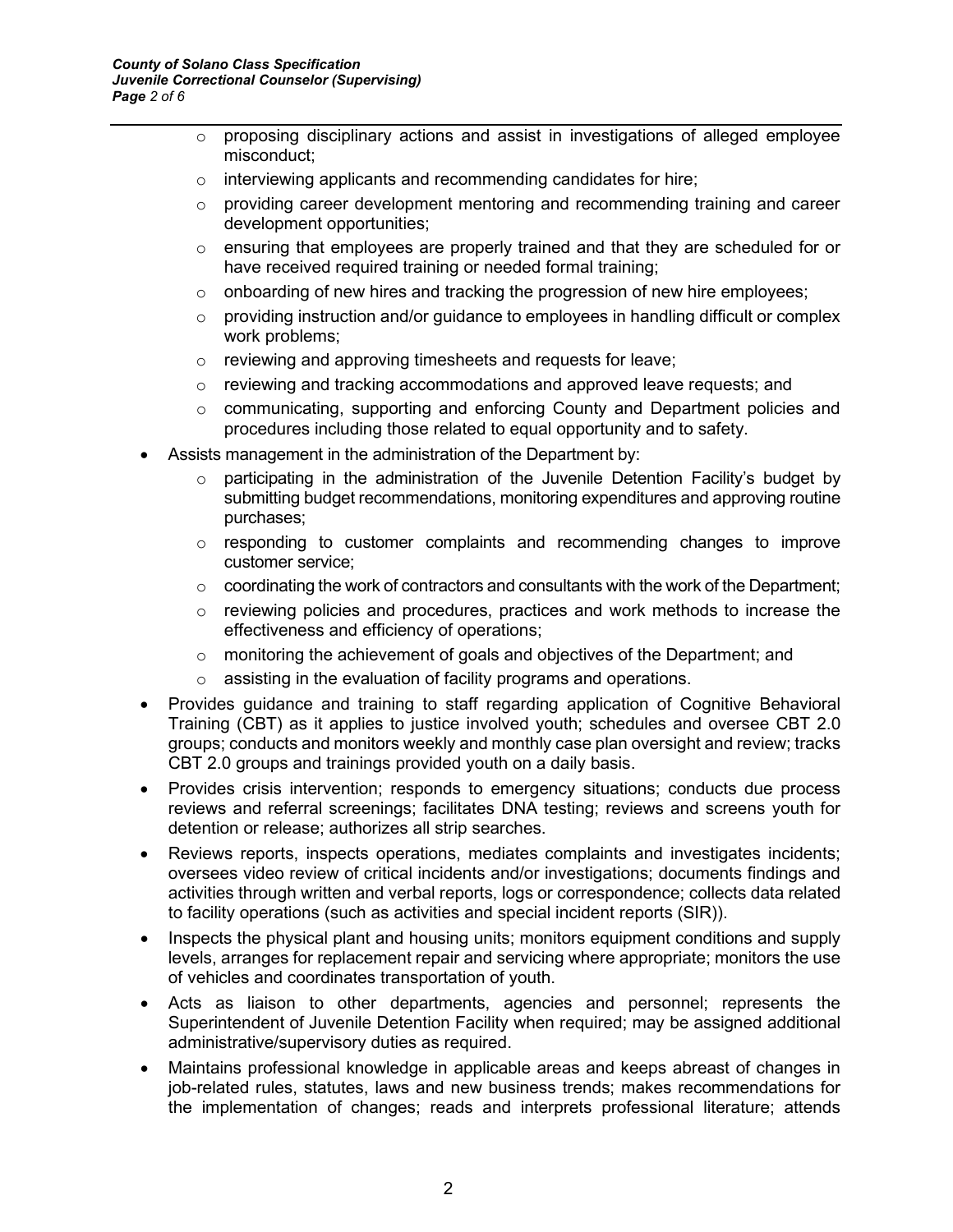training programs, workshops and seminars as appropriate.

- Supervises kitchen operations.
- May appear in court to answer questions or serve as a witness.
- Verifies all duties and responsibilities of subordinate staff is complete. May perform duties and responsibilities of Juvenile Correctional Counselor (Senior) class.

#### **EDUCATION AND EXPERIENCE:**

**Education/Training:** A Bachelor's degree is required from an accredited college or university, preferably in criminal justice, social work, psychology, sociology or a closely related field.

#### **AND**

**Experience:** One (1) year of full-time work experience equivalent to a Senior Juvenile Correctional Counselor or Senor Deputy Probation Officer or two years as a journey level Juvenile Correctional Counselor or journey level Deputy Probation Officer with Solano County or other county jurisdictions.

### **LICENSING, CERTIFICATION AND REGISTRATION REQUIREMENTS:**

- Applicants are required to possess, or have the ability to obtain, a valid California driver's license, Class C.
- Applicants are required to have completed Section 832 of the California Penal Code training or equivalent.
- Applicants are required to have completed the Juvenile Corrections Officer Core Course or Deputy Probation Officer Core Course certificate by the California Board of Corrections Standards and Training for Correctional Programs or equivalent.
- Peace Officers must meet minimum standards concerning citizenship, age, character, education and physical/mental condition as set forth in Section 1031 of the California Government Code.
- Incumbents are required to possess a current First Aid and Personal Safety certificate or obtain one within 60 days of appointment.
- Incumbents are required to possess a current CPR Certificate or obtain one within 60 days of appointment.

Note: All licenses, certificates and registrations must be kept current while employed in this class.

### **REQUIRED KNOWLEDGE, SKILLS AND ABILITIES:**

#### **Knowledge of:**

- Standard and accepted principles and practices of supervision, leadership, motivation, team building, organization, training, and conflict resolution.
- Laws, rules and regulations applicable to juvenile detention facility or facility operations. Facility rules and policies, laws and regulations as they pertain to justice involved youth assigned to the facility; juvenile problems and development.
- County Probation department rules and regulations.
- Mission and goals of a juvenile detention facility.
- The rights of detained juveniles and the staff of the facility.
- Applicable Penal Code, Health and Safety Code, Vehicle Code, Welfare and Institutions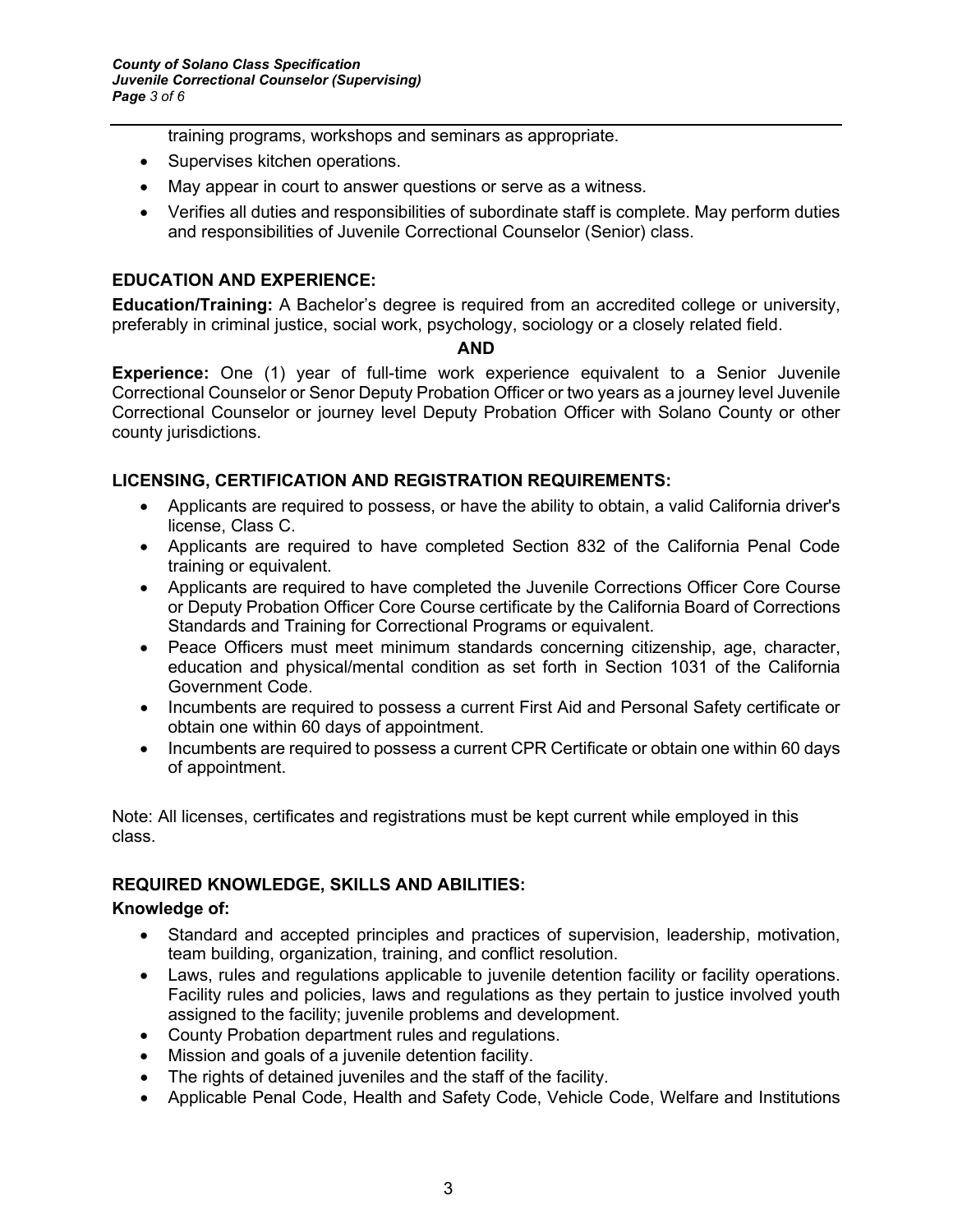Code sections.

- Available supportive or referral agencies.
- Groups and individual counseling techniques including Cognitive Behavioral Training; theory and application.
- Principles and practices of budgeting, cost analysis, and fiscal management. Appropriate and constructive disciplinary techniques.
- Problem resolution techniques.
- Basic First Aid.
- English composition, spelling, grammar, vocabulary, and punctuation for both written and oral communications.
- Formats and uses of appropriate terminology for written communications such as narrative reports.
- Standard office procedures, practices, equipment, personal computers, and software.

### **Skills and/or Ability to:**

- Supervise, evaluate, train, and develop staff and organize their work
- Plan, organize, prioritize. and supervise work processes within the juvenile detention facility or other facility operations.
- Utilize sound management principles in problem solving, decision making, leadership and team building.
- Apply the principles and practices of effective supervision and counseling; supervise and develop the effectiveness of subordinate staff.
- Understand, interpret and apply applicable laws, regulations and policies governing program operations and use good judgement in their application.
- Comply with laws, regulations and professional practices governing juvenile detention program services and operations.
- Determine the appropriate course of action in stressful and/or emergency situations.
- Communicate clearly and concisely, both orally and in writing. Work with and speak to various cultural and ethnic individuals and groups in a tactful and effective manner.
- Establish, maintain, and foster positive and harmonious working relationships with those contacted in the course of work.
- Represent the Department in meetings with representatives from various County and non-County organizations, with local businesses, with customers, and/or with the general public.
- Establish good relationships with the pubic and with customers and provide customer service that meets and exceeds unit goals and expectations.
- Manage a variety of simultaneous work projects and carry them through to successful completion.
- Set, communicate and meet objectives.
- Coordinate activity with other shift supervisors.
- Be aware of faces, incidents and location of assigned youth at all times; remember individuals, actions, statements made, and location of incidents.
- Use modern office equipment to include computers and related software applications.
- Operate and maintain a variety of hand and power tools and communication radios properly and safely.
- Apply physical restraints as necessary.
- Administer first aid and CPR.
- Operate a motor vehicle safely.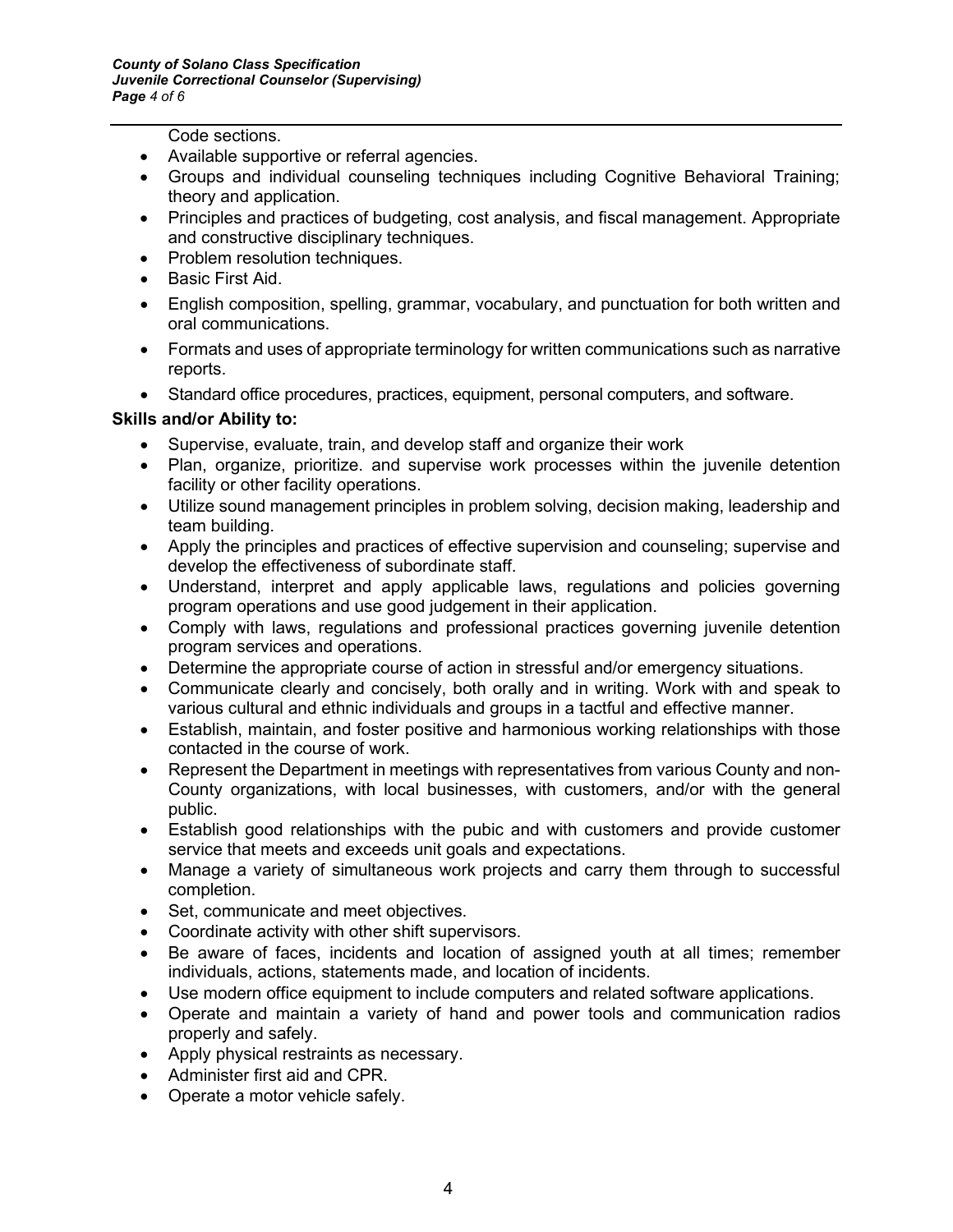#### **PHYSICAL REQUIREMENTS:**

- Mobility and Dexterity: Positions in this class typically require stooping, kneeling, reaching, standing, walking, grasping, feeling (i.e. sense of touch), and repetitive motion for 50% of a typical shift but may be higher.
- Lifting, Carrying, Pushing and Pulling: Positions in this class require exerting up to 100 pounds of force occasionally, and/or up to 10 pounds of force frequently, and/or a negligible amount of force constantly to move objects. Occasionally may require physical restraint of youth including lifting and holding in excess of 100 pounds with assistance.
- Vision: Positions in this class require the employee to have close visual acuity, with or without correction, to prepare and analyze data and figures, view a computer terminal, read, etc. Positions in this class also require employees to have depth perception in order to operate a motor vehicle. Employees in this class must have the visual acuity to make observations of surroundings and must demonstrate color vision sufficient to distinguish colors in order to describe events in an accurate manner.
- Hearing/Talking: Positions in this class require the employee to perceive the nature of sounds at normal speaking levels with or without correction and have the ability to receive detailed information through oral communication. Positions in this class require the employee to express or exchange ideas by means of the spoken word. Detailed or important instructions must often be conveyed to others accurately, loudly, and/or quickly.

### **WORKING CONDITIONS:**

- Incumbents must be able to work in a restricted, sometimes hostile environment.
- Incumbents may be required to lift objects weighing more than 100 pounds with assistance.
- Employees in this class will be working in a detention facility environment and thus will be subject to exposure to communicable diseases, disruptive and confrontational people, potentially combative and violent people, intense noises, odors, and blood and other bodily fluids.
- Hours of Work: Incumbents may be required to work weekends, holidays, irregular hours, on-call, and after normal business hours.

### **OTHER REQUIREMENTS:**

- Pursuant to Title 15, Division 1 of the California Administrative Code, incumbents are required to complete a minimum of 40 hours of annual training.
- Must pass a physical exam and psychological exam as a condition of hire.
- Independent Travel: Incumbents are required to travel independently, for example, to attend meetings, trainings, classes and seminars and to transport juveniles.
- Background Checks: The County may conduct a background check and a reference check on candidates prior to appointment to a position within this class. The background check may include the State of California Department of Justice, the Federal Bureau of Investigation (FBI), the Child Abuse Central Index (CACI), and criminal checks in any City/County where the applicant has lived, worked or gone to school.
- Drug Testing: Candidates for positions in this class and employees in this class will be subject to Pre-Employment, Reasonable Suspicion, Post Accident, Return-To-Duty and Follow-Up drug testing in accordance with the Solano County Alcohol and Drug Free Workplace Policy.